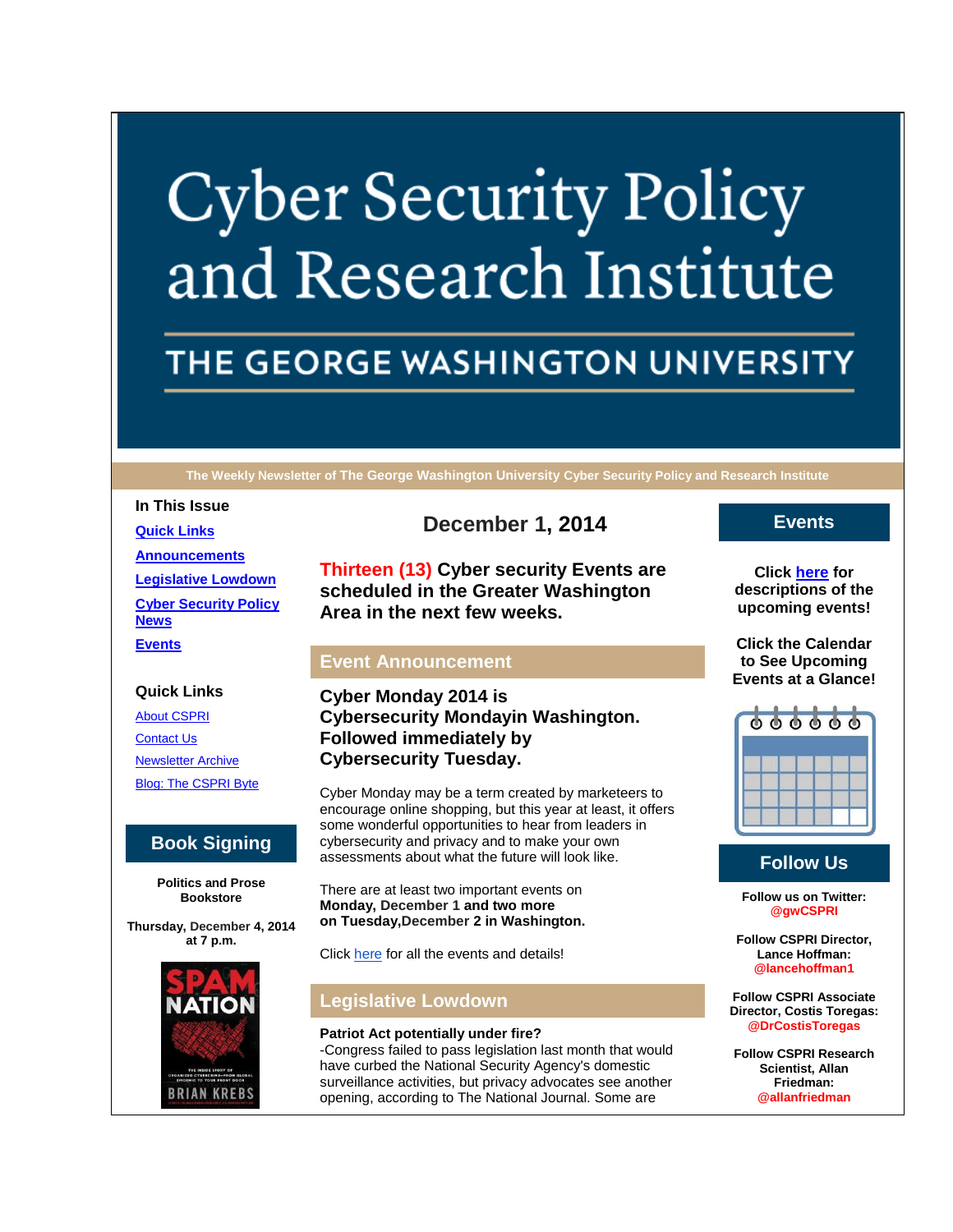**Brian Krebs - Spam Nation: The Inside Story of Organized Cybercrime-From Global Epidemic to Your Front Door**

*CSPRI has worked with Brian Krebs for a number of years, and is happy to note this book signing event for his new book, Spam Nation. Details ar[ehere.](http://r20.rs6.net/tn.jsp?f=001lkXkMIe41HYll7mOJI1UIgT4RialstjcIBFzTLKLMbA1zF3P7Rydsx8txqgEF7fVRDuAUF4aCMo5PSzEeN9msPEwW0CCHgCkilekVkYM6w6WZLWjHbNol2XR3C5TRtgz-fihsL70oPv4d7O-JVVShSASySJTbDQaOkybN4zHTHa7tY5KKZIzt2yKQIX76QGRvCcYNpvaLVHZMgniBXsz-5OulrNArAaaw8GhYuGbU23CgosADFmurev6vxFaThLrO6EOghDF8fy4clyZ8xpB3j0xJly8gEV9h97Cfe4mn1amhY_zWMJEK16ZtKfzFM37&c=ozru1dyMLELyGycXP8bP2JyD-5CP95Z9zf1H_5duATV0CCaku2io9Q==&ch=aY3R2CveLLbOMHWpNPlE2ElWutpGn2tYWh7LkzMlMOz7Kv5atogmWg==)*

looking to the expiration of provisions in the USA Patriot Act as a way to achieve some of their goals. "Some argue that their best shot to curb the National Security Agency's powers will be to kill core provisions of the USA Patriot Act altogether," wrote Brendan Sasso and Dustin Volz. "But other reformers aren't ready to take the post-9/11 law hostage. The debate over whether to let the Patriot Act provisions expire in June threatens to splinter the surveillance-reform coalition. If the tech industry, privacy groups, and reform-minded lawmakers can't coalesce around a strategy soon, they may have little hope of reining in the surveillance state." Read more [here.](http://r20.rs6.net/tn.jsp?f=001lkXkMIe41HYll7mOJI1UIgT4RialstjcIBFzTLKLMbA1zF3P7Rydsx8txqgEF7fVnY4GbAbBKTmbbAa7dngIWx2YS6BeiXhwjCVrencQJZ1ROoBLAaPbH2yDCOHiS0Y-MqPavME1TRtbK3LWimyW5lFpiexfYGNMc49aree5uwbJ0FnHa9gBuLAlr3MijjvqJ49O147MW9CeBXmISSSBO35jQ4B_HE8w8IDu2nAqJPmcEM-MlScg-XYHTPZln3yPDEREEqUzMsfIBZbD5s5iHw==&c=ozru1dyMLELyGycXP8bP2JyD-5CP95Z9zf1H_5duATV0CCaku2io9Q==&ch=aY3R2CveLLbOMHWpNPlE2ElWutpGn2tYWh7LkzMlMOz7Kv5atogmWg==)



# **Cyber Security Policy News**

#### **The EU and the Right to be Forgotten**

- European privacy regulators last week called for Google to give Web users the power to have Google take down links to embarrassing or outdated content throughout the world, The Hill reports. "The new guidelines are not binding, but they nonetheless increase pressure on Google and are sure to meet heavy opposition from transparency advocates," [writes](http://r20.rs6.net/tn.jsp?f=001lkXkMIe41HYll7mOJI1UIgT4RialstjcIBFzTLKLMbA1zF3P7Rydsx8txqgEF7fVUOXH3HypV2QoY5z-YgCQh4BNF8BjYCyAk2-RUsjP-brQr3mxRjNDXlBbmzNIPFbhUy4ao8IfTSZOvG_1WOuZjjVJqMpSX3XanszYwI9IuzhoHFa2Jh_qeKY_tDUvZvW4ibNCYNq2PRCzYWgHXqyxjhjU4sa17VnheGotlNUQoAC4soTB75pkhyJrkbiW8lS2yLlY0NxBjXQ=&c=ozru1dyMLELyGycXP8bP2JyD-5CP95Z9zf1H_5duATV0CCaku2io9Q==&ch=aY3R2CveLLbOMHWpNPlE2ElWutpGn2tYWh7LkzMlMOz7Kv5atogmWg==) Julian Hattem. In May, the European Court of Justice ordered Google to remove links "inadequate, irrelevant or no longer relevant" websites, out of concern for people's privacy, Hattem notes. "The ruling cemented what has become known as the 'Right to be Forgotten.' The links have so far only taken down on European versions of its search engine, however, such as France's [google.fr](http://google.fr/) or Spain's [google.es.](http://google.es/) The European panel would expand that so that [google.com](http://google.com/) is caught up in the practice."

#### **Malware alert: Regin**

-Researchers have unearthed highly advanced malware they believe was developed by a wealthy nation-state to spy on a wide range of international targets in diverse industries, including hospitality, energy, airline, and research, according to Ars Technica and a host of other tech publications. "Backdoor Regin, as researchers at security firm Symantec are referring to the trojan, bears some resemblance to previously discovered state-sponsored malware, including the espionage trojans known as Flame and Duqu, as well as Stuxnet, the computer worm and trojan that was programmed to disrupt Iran's nuclear program," [writes](http://r20.rs6.net/tn.jsp?f=001lkXkMIe41HYll7mOJI1UIgT4RialstjcIBFzTLKLMbA1zF3P7Rydsx8txqgEF7fVLnZ38s1RwMUtY1DnYC_m8eNHfJBw0_cb9-CH8GQoOzLPQQCZnUgIVn2_gKgdMQ6PyqGCxhLYc6xEbkDhfaENYX6QoQxifLmErb57uGxxNjCYPwmEm1vkcrGefMGim7hjF5Go-tafkSvpeZbAWoXHIj74kBeTnZMsVBsvXTz_tLENIn_BiX16nM6yYFHJgf3Rbu2gcBzELtrYCfhgWk1J940CWjKxnEsg_m3kyIFuABM=&c=ozru1dyMLELyGycXP8bP2JyD-5CP95Z9zf1H_5duATV0CCaku2io9Q==&ch=aY3R2CveLLbOMHWpNPlE2ElWutpGn2tYWh7LkzMlMOz7Kv5atogmWg==) Dan Goodin for Ars. "Regin likely required months or years to be completed and contains dozens of individual modules that allowed its operators to tailor the malware to individual targets." Symantec's detailed analysis of the malware is [here.](http://r20.rs6.net/tn.jsp?f=001lkXkMIe41HYll7mOJI1UIgT4RialstjcIBFzTLKLMbA1zF3P7Rydsx8txqgEF7fVh3oMmebWxhiyBzpDsskACvoHF9JOufp9S0otg0lCLuPkjlojYyJDI_jOpFbjqu2L3FU7cjj4b_3YEq15PD6Bar24K-pTGpQfRVuJYXO_wYQkX4cksOlCj3Sk8I5J1ENMHD2d-kk_84nCBMRE10LmMkCAyQoPt4yLF2feomRV3HS8vNBwGdnVjJMPftOqJJ10V1XQL4isp8z-SB3DuPclMg==&c=ozru1dyMLELyGycXP8bP2JyD-5CP95Z9zf1H_5duATV0CCaku2io9Q==&ch=aY3R2CveLLbOMHWpNPlE2ElWutpGn2tYWh7LkzMlMOz7Kv5atogmWg==)

Meanwhile, some are criticizing Symantec many other antivirus companies for yet again failing to detect malware that operated in secret for years. "Anti-virus firms have been defending the timing of their disclosure of the technical capabilities of powerful Regin espionage malware," [writesM](http://r20.rs6.net/tn.jsp?f=001lkXkMIe41HYll7mOJI1UIgT4RialstjcIBFzTLKLMbA1zF3P7Rydsx8txqgEF7fVsg-DBnqvu70eARmLU2fvRhVrtPL3354jbTmffnlbyGDCd54RuxSii7fnXWxnEm6FiQMz3kREYuPbdgIkKGMsvt3AInGC3XakA3JDZIlIJSdRvtnASpUHvfgPtrsb6S4n9uMLOohBJm9oomzLm4SgnivAHtu0XaWN3jAYxPtrdV8=&c=ozru1dyMLELyGycXP8bP2JyD-5CP95Z9zf1H_5duATV0CCaku2io9Q==&ch=aY3R2CveLLbOMHWpNPlE2ElWutpGn2tYWh7LkzMlMOz7Kv5atogmWg==)atthew Schwartz at GovInfoSecurity. "Some information security experts have criticized F-Secure, Kaspersky Lab and Symantec for not more quickly issuing public warnings about the malware, which experts say has